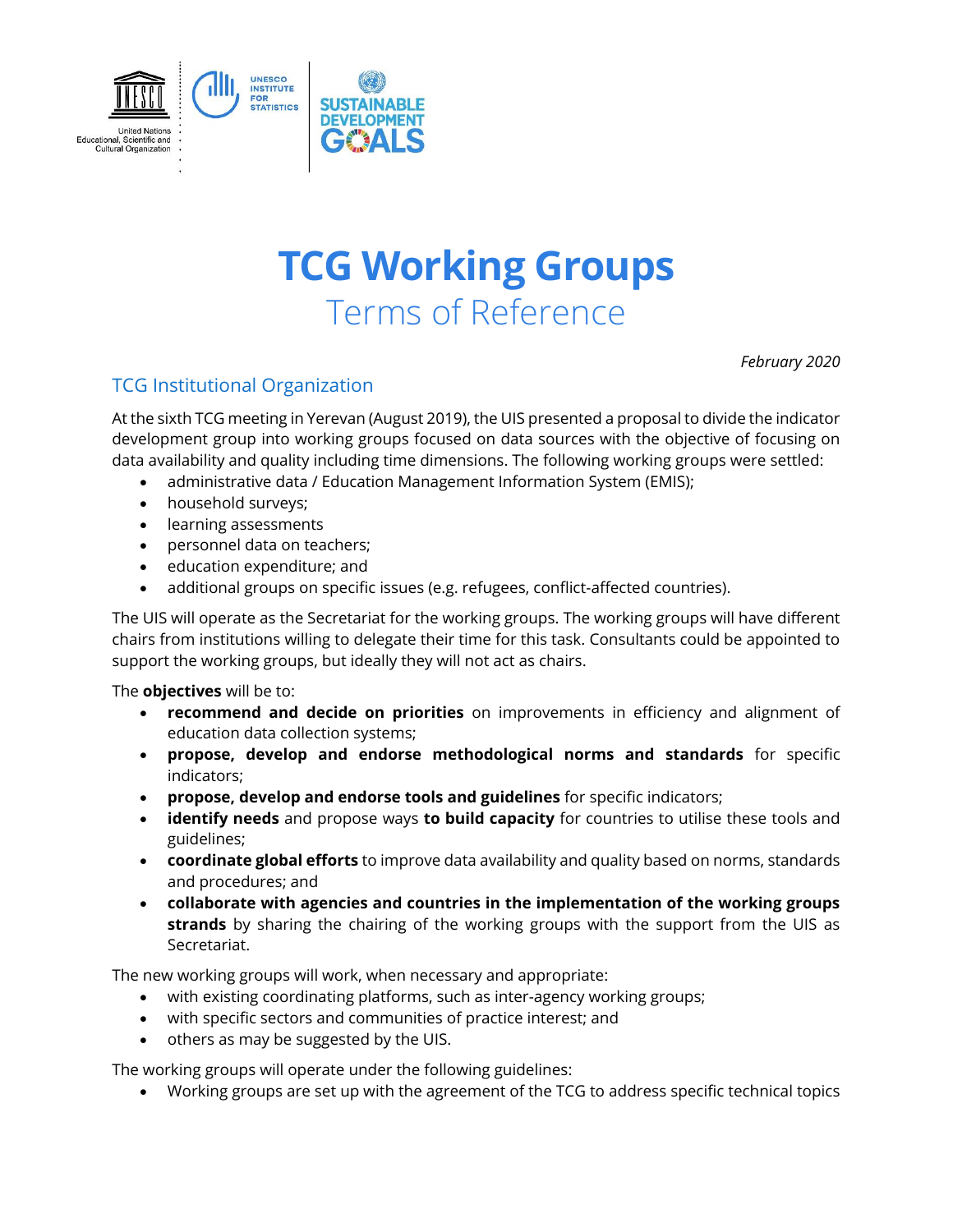

that are discussed as priority in the TCG and the Education 2030 Steering Committee. In the future, other working groups could be set up with the agreement of the TCG.

- Each working group, facilitated by the working group co-leads, will develop the proposed objectives, issues, indicator priorities and deliverables in an annual work plan.
- Working groups will meet at least twice a year and will report on progress to the TCG and to the indicators working groups.
- The Secretariat will facilitate working group meetings and provide other administrative support.
- Coordination between the working groups will be actively pursued with support from the Secretariat.
- Each of the working groups and the nature of their work is presented in more detail below, establishing a first draft of the [Terms of Reference for each strand of work.](http://tcg.uis.unesco.org/wp-content/uploads/sites/4/2019/11/Post-TCG6-Report-Final.pdf)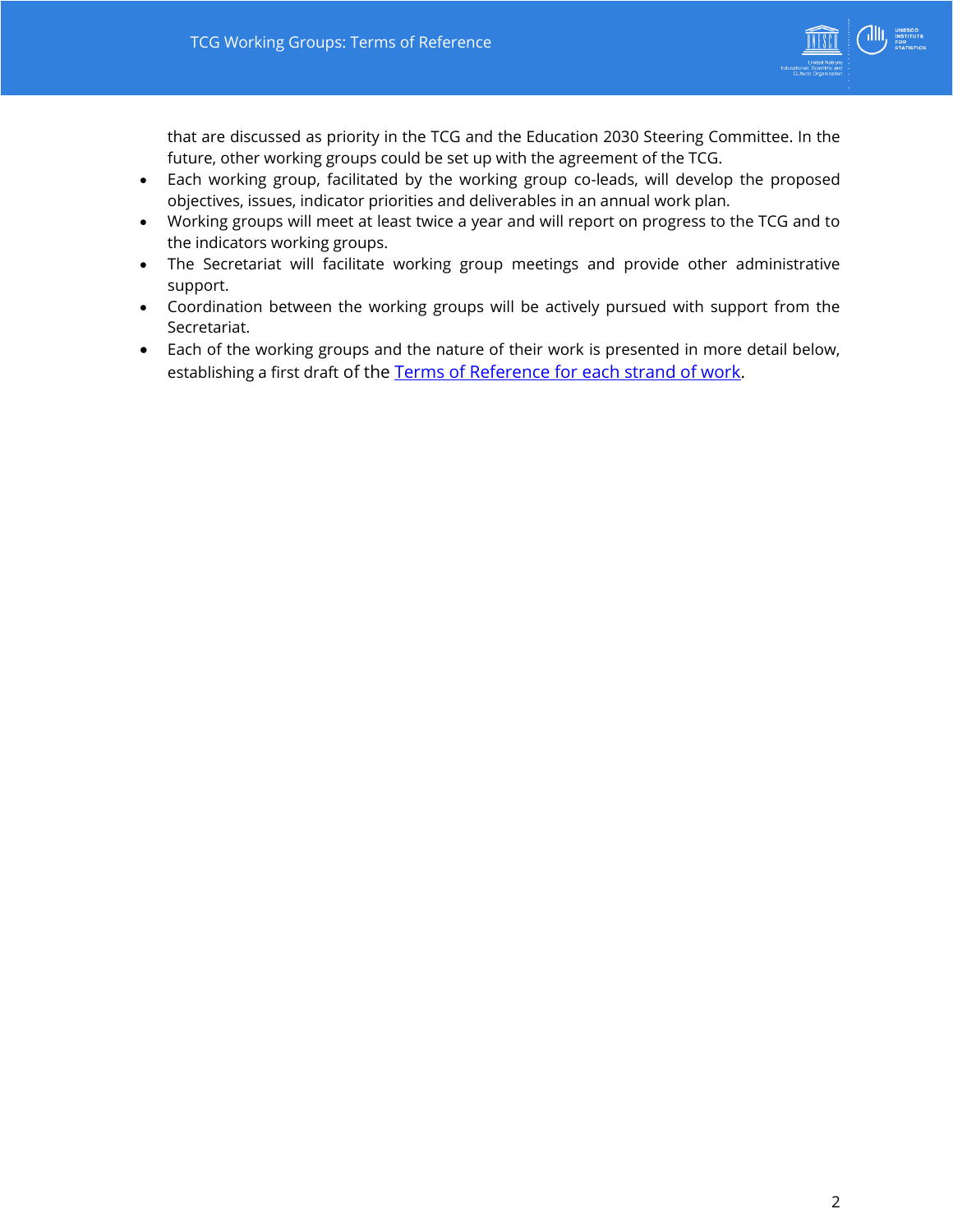

## *Administrative Data / EMIS*

This working group will leverage efforts to develop harmonized guidance to countries that seek to strengthen their national EMIS. The first area of work will be to ensure faster action to maximize the reporting of indicators derived from administrative data by coordinating producers of administrative data and harmonizing different data sources. Another potential area will be on how to capitalize on technological advances, imputation and estimation.

#### **Administrative Data/EMIS Working Group**

| <b>Key issues</b>                                                                                                                                                                                |  |  |
|--------------------------------------------------------------------------------------------------------------------------------------------------------------------------------------------------|--|--|
| Data gaps despite data availability in countries.                                                                                                                                                |  |  |
| Data discontinuity in time series.<br>$\bullet$                                                                                                                                                  |  |  |
| Insufficient use of administrative data for disaggregation by student characteristics.<br>$\bullet$                                                                                              |  |  |
| Insufficient use of administrative data to collect data on teachers.<br>$\bullet$                                                                                                                |  |  |
| Disagreements over national and UN population data                                                                                                                                               |  |  |
| <b>Objectives</b>                                                                                                                                                                                |  |  |
| Agree on the parameters needed to ensure quality of the data collected, i.e. data that are complete,<br>$\bullet$<br>relevant, accurate, timely and accessible, with a high degree of integrity. |  |  |
| Map and take advantage of existing efforts in the production of EMIS data.<br>$\bullet$                                                                                                          |  |  |
| Review, harmonize and endorse standards and generic guidance/tools.                                                                                                                              |  |  |
| Streamline the flow of information by reducing and eliminating duplications and redundancies, as well as<br>filling information gaps.                                                            |  |  |
| <b>Indicator priorities</b>                                                                                                                                                                      |  |  |
| 4.1.3 Gross intake ratio to the last grade and 4.1.5 Out of school rate                                                                                                                          |  |  |
| 4.2.2 Participation rate in organized learning and 4.2.4 Gross early childhood enrolment ratio                                                                                                   |  |  |
| <b>Deliverables</b>                                                                                                                                                                              |  |  |
| Data cleaning procedures (verification and validation) so information could yield internationally comparable<br>$\bullet$                                                                        |  |  |
| data for various indicators.                                                                                                                                                                     |  |  |
| Good practice in data imputation and estimation implementation methods when no observed data are<br>٠<br>available.                                                                              |  |  |
| Protocol for data reporting to allow comparability with other sources of information and to guide reporting<br>$\bullet$<br>by countries.                                                        |  |  |
| Guidelines for disaggregation using administrative data.<br>$\bullet$                                                                                                                            |  |  |
| Guidelines for modifying school surveys under EMIS to collect data on teacher qualifications.<br>$\bullet$                                                                                       |  |  |
| Links with other groups                                                                                                                                                                          |  |  |
| UNESCO-managed coordination group on EMIS<br>$\bullet$                                                                                                                                           |  |  |
| Global Partnership for Education (GPE) data roundtable<br>$\bullet$                                                                                                                              |  |  |
| Systems Approach for Better Education Results (SABER)                                                                                                                                            |  |  |
| <b>Members</b>                                                                                                                                                                                   |  |  |
| Countries:                                                                                                                                                                                       |  |  |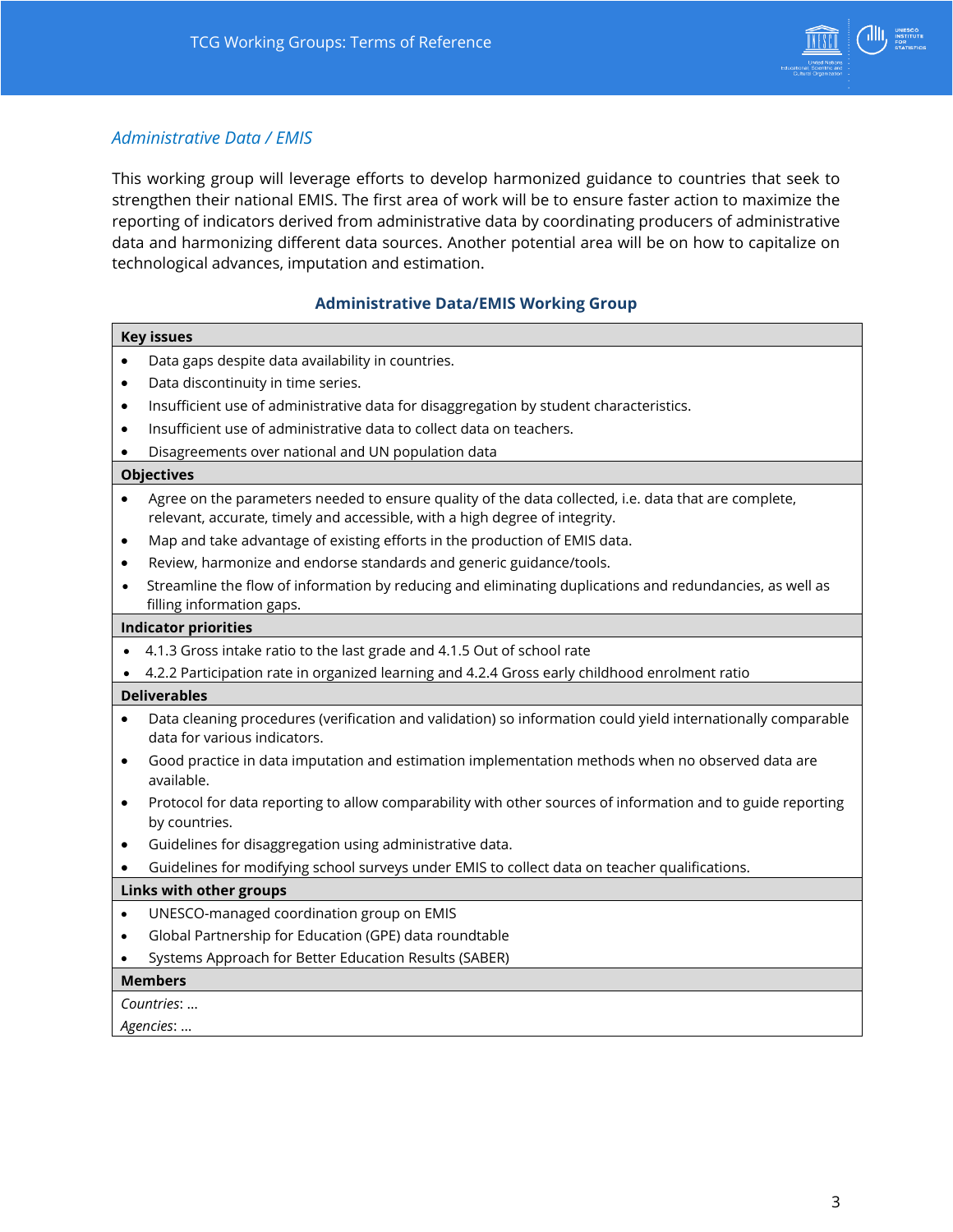

## *Household Surveys*

This working group will support the development of household survey-based indicators, maintain definitions of indicators calculated from survey data, contribute to the harmonization of survey data used by different organizations, and prepare guidelines for producers and users of survey data. Household surveys include multipurpose, income and expenditure, and labour force surveys, as well as population censuses.

#### **Household Surveys Working Group**

|                             | <b>Key issues</b>                                                                                                                                                                                                                                                                     |  |  |  |
|-----------------------------|---------------------------------------------------------------------------------------------------------------------------------------------------------------------------------------------------------------------------------------------------------------------------------------|--|--|--|
|                             | Household survey data are not sufficiently utilized for SDG 4 indicator measurement.                                                                                                                                                                                                  |  |  |  |
| $\bullet$                   | Estimates based on administrative data and household survey data are often inconsistent.                                                                                                                                                                                              |  |  |  |
| $\bullet$                   | Guidelines are required for data providers (national statistical agencies and large-scale survey programmes,<br>e.g. MICS and DHS, or repositories, e.g. IPUMS and LIS) that could be relied upon to estimate SDG indicators.                                                         |  |  |  |
| $\bullet$                   | Methodologies need to be developed for measuring specific indicators that balance the goals of (1) accurate<br>measurement, (2) cross-survey and cross-time comparability, and (3) widest possible coverage.                                                                          |  |  |  |
| $\bullet$                   | Methodology and criteria also need to be developed for reporting confidence intervals and standard errors<br>as household surveys are sample-based.                                                                                                                                   |  |  |  |
| $\bullet$                   | Capacity constraints: technical capacity is lacking in many education ministries: education ministries may not<br>have a formal partnership with statistical agencies, statistical agencies may not have a mandate or technical<br>expertise to provide data on education indicators. |  |  |  |
| <b>Objectives</b>           |                                                                                                                                                                                                                                                                                       |  |  |  |
|                             | Maximize the use of household survey data for SDG reporting.                                                                                                                                                                                                                          |  |  |  |
| <b>Indicator priorities</b> |                                                                                                                                                                                                                                                                                       |  |  |  |
| $\bullet$                   | 4.1.4 Completion rate                                                                                                                                                                                                                                                                 |  |  |  |
| $\bullet$                   | 4.1.5 Out-of-school rate: methodology and guidelines for measuring.                                                                                                                                                                                                                   |  |  |  |
| $\bullet$                   | 4.5.1 Parity indices: gender, wealth, ethnicity/language/religion, regions                                                                                                                                                                                                            |  |  |  |
|                             | 4.c.5 Teacher salaries relative to similarly educated professionals (using labour force surveys)                                                                                                                                                                                      |  |  |  |
| <b>Deliverables</b>         |                                                                                                                                                                                                                                                                                       |  |  |  |
| $\bullet$                   | Guidelines on methodologies for defining and measuring relevant SDG indicators and disaggregation.                                                                                                                                                                                    |  |  |  |
| $\bullet$                   | Guidelines on reporting estimates and confidence intervals (or alternative measure of estimate sample<br>variation).                                                                                                                                                                  |  |  |  |
|                             | Guidelines on reporting deviations in methodology (e.g. if the survey excludes some parts of the country, etc.).                                                                                                                                                                      |  |  |  |
| Links with other groups     |                                                                                                                                                                                                                                                                                       |  |  |  |
| $\bullet$                   | Inter-Secretariat Working Group on Household Surveys                                                                                                                                                                                                                                  |  |  |  |
|                             | Inter-agency Group on Education Inequality Indicators                                                                                                                                                                                                                                 |  |  |  |
|                             | <b>Members</b>                                                                                                                                                                                                                                                                        |  |  |  |
|                             | Countries:                                                                                                                                                                                                                                                                            |  |  |  |
|                             | Agencies:                                                                                                                                                                                                                                                                             |  |  |  |
|                             |                                                                                                                                                                                                                                                                                       |  |  |  |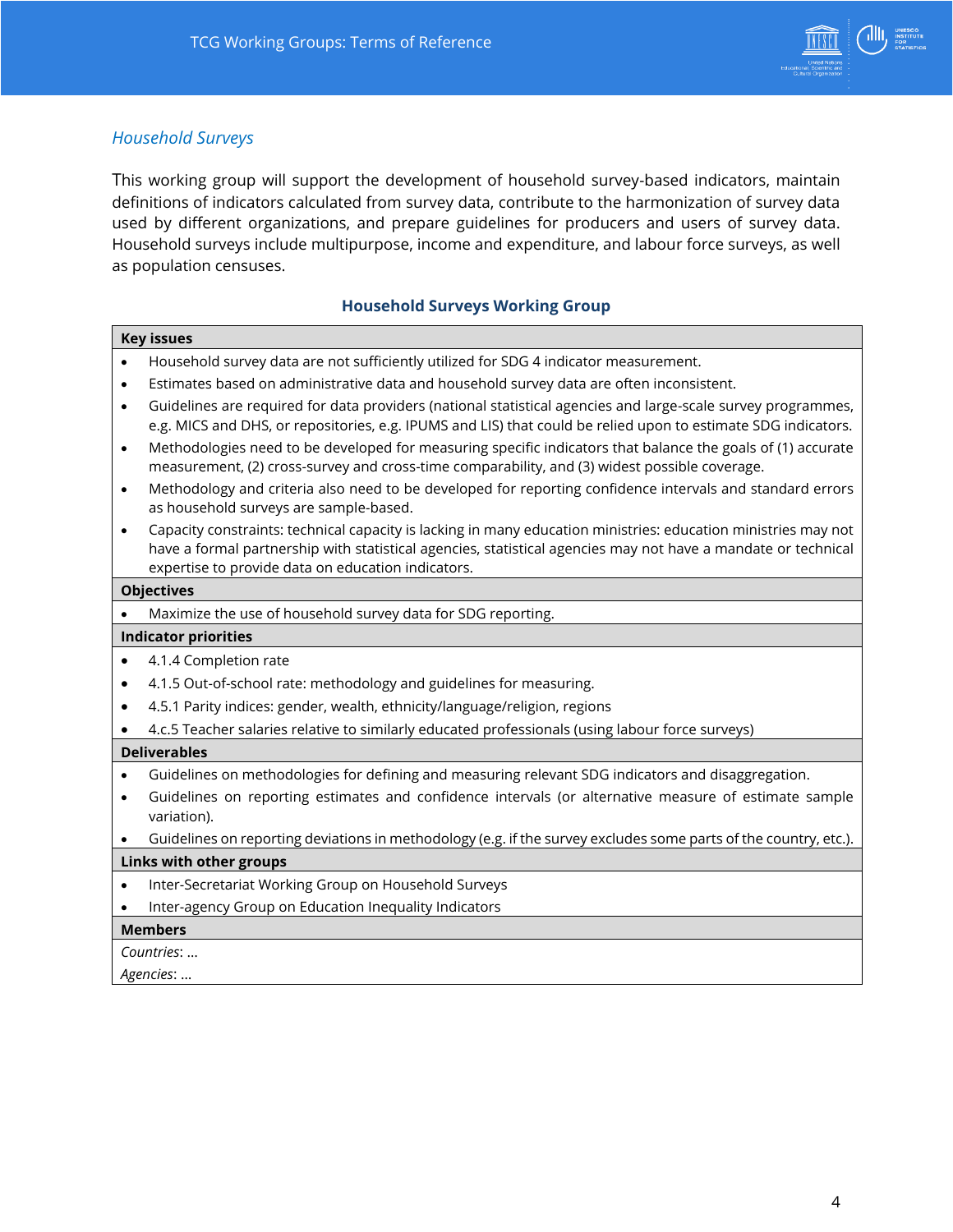

## *Learning Assessments*

This working group is composed of the Global Alliance to Monitor Learning [\(GAML\)](http://gaml.uis.unesco.org/), whose goals and tasks are to improve learning outcomes by supporting national strategies for learning assessments and developing internationally comparable indicators and methodological tools to measure progress towards key targets of SDG 4.

So far, the GAML has focused on the development of methodologies for learning outcomes indicators with a special focus on Indicators 4.1.1, 4.7.4 and 4.7.5. Although there is still a need to continue working on the methodological aspect, there is also a need to fill the data gaps with information already produced by the countries through learning assessments.

#### **Learning Assessments Working Group**

| <b>Key issues</b>                                                                                                                                               |  |  |  |
|-----------------------------------------------------------------------------------------------------------------------------------------------------------------|--|--|--|
| Low coverage for some indicators.                                                                                                                               |  |  |  |
| Data is underutilized for providing measures of indicators other than learning outcomes (e.g. teacher<br>$\bullet$<br>characteristics, school characteristics). |  |  |  |
| <b>Objectives</b>                                                                                                                                               |  |  |  |
| Finalize the methodological developments for all learning outcome indicators.<br>٠                                                                              |  |  |  |
| Complete the definition of the minimum (or adequate) level of proficiency or for the remaining indicators.                                                      |  |  |  |
| <b>Indicator priorities</b>                                                                                                                                     |  |  |  |
| Finalize guidelines for measuring SDG targets using learning assessments.<br>$\bullet$                                                                          |  |  |  |
| 4.6.1 Adult literacy and numeracy proficiency<br>$\bullet$                                                                                                      |  |  |  |
| 4.7.4 and 4.7.5 on global citizenship and sustainable development skills<br>٠                                                                                   |  |  |  |
| Information on teacher qualifications, language of instruction, school environment and other indicators.                                                        |  |  |  |
| <b>Deliverables</b>                                                                                                                                             |  |  |  |
| Protocol for data reporting and harmonization of indicators from different learning assessment<br>٠                                                             |  |  |  |
| Guidelines on measuring non-learning outcome related indicators using learning assessments<br>$\bullet$                                                         |  |  |  |
| Links with other groups                                                                                                                                         |  |  |  |
| Global Alliance to Monitor Learning<br>٠                                                                                                                        |  |  |  |
| <b>Members</b>                                                                                                                                                  |  |  |  |
| Countries:                                                                                                                                                      |  |  |  |
| Agencies:                                                                                                                                                       |  |  |  |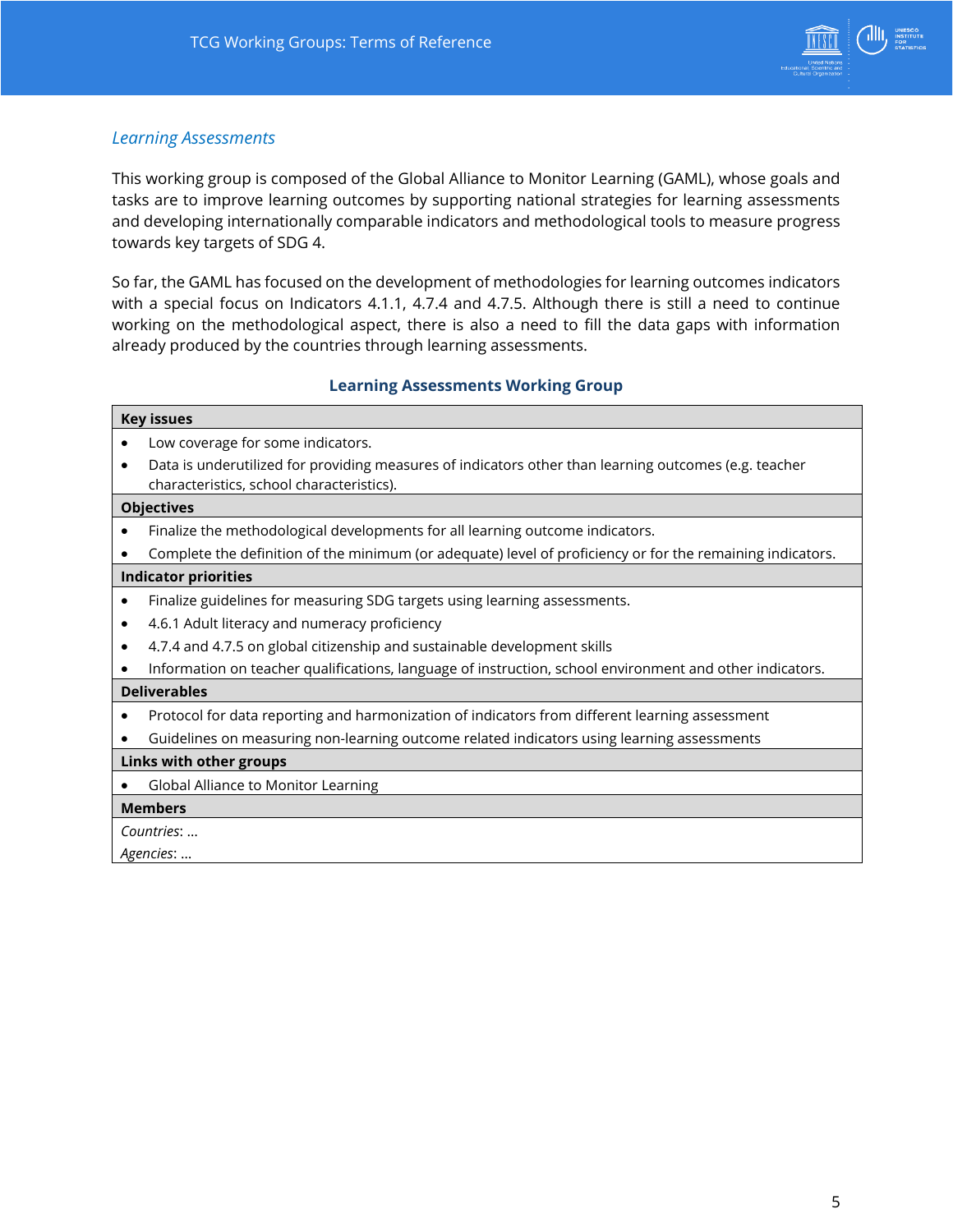

## *Personnel Data on Teachers*

This working group will develop guidelines for strengthening government capacity to compile data from various administrative and survey sources to provide measures for SDG 4.c indicators. A primary source of data for SDG 4.c indicators consists of public sector personnel data.

## **Personnel Data on Teachers Working Group**

| <b>Key issues</b>                                                                                                                                                                                                                                                               |  |  |
|---------------------------------------------------------------------------------------------------------------------------------------------------------------------------------------------------------------------------------------------------------------------------------|--|--|
| Lack of data collection on teacher qualifications in school surveys/EMIS.                                                                                                                                                                                                       |  |  |
| Low capacity by education ministries to report actual teacher's salaries due to poor processes or<br>infrastructure (e.g. no standardized electronic records).                                                                                                                  |  |  |
| Inability for education ministries to report actual salary payments (e.g. salary payments are administrated<br>sub-nationally, by provinces or states; or salary payments are administrated through a different ministry,<br>including public service ministries).              |  |  |
| <b>Objectives</b>                                                                                                                                                                                                                                                               |  |  |
| Improve the collection of data on teachers using different sources of information such as EMIS, human<br>resources and payroll databases, and financial data.                                                                                                                   |  |  |
| <b>Indicator priorities</b>                                                                                                                                                                                                                                                     |  |  |
| 4.c.1-4.c.4 on trained and qualified teachers.                                                                                                                                                                                                                                  |  |  |
| 4.c.5 on teacher salaries                                                                                                                                                                                                                                                       |  |  |
| 4.c.6 on teacher attrition                                                                                                                                                                                                                                                      |  |  |
| 4.c.7 on in-service training                                                                                                                                                                                                                                                    |  |  |
| <b>Deliverables</b>                                                                                                                                                                                                                                                             |  |  |
| Guidelines on strategies and best-practice examples for improving salary reporting capacity including<br>regulatory or policy changes, partnering with sub-national jurisdictions or other ministries as needed,<br>developing adequate reporting processes and infrastructure. |  |  |
| Links with other groups                                                                                                                                                                                                                                                         |  |  |
| OECD NESLI, Teacher's Task Force                                                                                                                                                                                                                                                |  |  |
| <b>Members</b>                                                                                                                                                                                                                                                                  |  |  |
| Countries:                                                                                                                                                                                                                                                                      |  |  |
| Agencies:                                                                                                                                                                                                                                                                       |  |  |
|                                                                                                                                                                                                                                                                                 |  |  |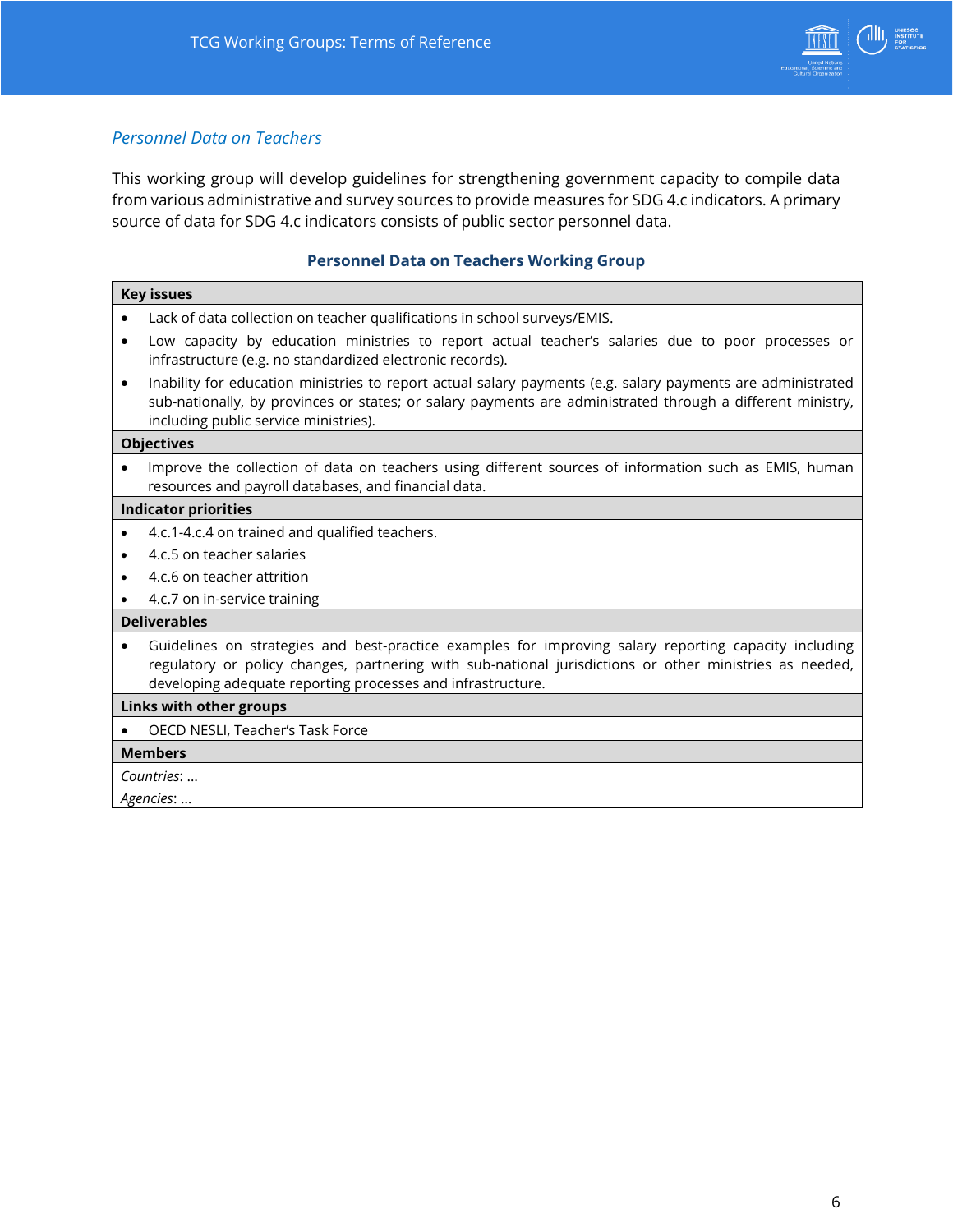

## *Education Expenditure Data*

This working group will support the development and implementation of guidelines for producers and users of education expenditure data, contributing to the harmonization of data from different sources.

## **Education Expenditure Data Working Group**

| <b>Key issues</b>                                                                                                                                                                                                                                                                                                    |  |  |
|----------------------------------------------------------------------------------------------------------------------------------------------------------------------------------------------------------------------------------------------------------------------------------------------------------------------|--|--|
| Weak adoption of the NEA methodological framework.                                                                                                                                                                                                                                                                   |  |  |
| Public expenditure data have low country coverage, are not comprehensive (missing spending at local<br>$\bullet$<br>government level, especially if they result from fiscal transfers), are not disaggregated (by level of education<br>or by spending category), have time lags, and double count fiscal transfers. |  |  |
| Non-articulation of public expenditure and aid to education data.<br>٠                                                                                                                                                                                                                                               |  |  |
| Low coverage and frequency of private expenditure data on both public and private schools:<br>$\bullet$                                                                                                                                                                                                              |  |  |
| Lack of coverage of direct subsidies to private schools.<br>٠                                                                                                                                                                                                                                                        |  |  |
| Lack of information by income or wealth quintile of citizens.                                                                                                                                                                                                                                                        |  |  |
| <b>Objectives</b>                                                                                                                                                                                                                                                                                                    |  |  |
| Promote the use of the National Education Account (NEA) methodological framework, as a key step for<br>harmonizing data sources for both public and private expenditure. Even if a formal NEA is not created for a<br>given country, steps in that direction will help.                                              |  |  |
| Develop standards and guidelines on:<br>٠                                                                                                                                                                                                                                                                            |  |  |
| reporting public education expenditure data disaggregated by level of education and spending categories;<br>$\bullet$                                                                                                                                                                                                |  |  |
| reporting education expenditure data from sub-national units; and<br>$\bullet$                                                                                                                                                                                                                                       |  |  |
| how to avoid double counting public education expenditure and aid to education data.<br>$\bullet$                                                                                                                                                                                                                    |  |  |
| Promote the use of the World Bank/UIS guidelines on household expenditure in HHS<br>$\bullet$                                                                                                                                                                                                                        |  |  |
| Develop a dissemination strategy to communicate key issues.                                                                                                                                                                                                                                                          |  |  |
| <b>Indicator priorities</b>                                                                                                                                                                                                                                                                                          |  |  |
| Framework for Action indicators: Expenditure as percentage of GDP/total public expenditure.                                                                                                                                                                                                                          |  |  |
| 4.5.3: Extent to which formula-based policies reallocate resources to disadvantaged populations.                                                                                                                                                                                                                     |  |  |
| 4.5.4: Education expenditure per student by level of education and source of funding.                                                                                                                                                                                                                                |  |  |
| Mapping of current information to a simplified NEA.                                                                                                                                                                                                                                                                  |  |  |
| <b>Deliverables</b>                                                                                                                                                                                                                                                                                                  |  |  |
| Mapping of public education expenditure data gaps and their causes.<br>$\bullet$                                                                                                                                                                                                                                     |  |  |
| Refinement of NEA methodological framework and promotion to countries.<br>$\bullet$                                                                                                                                                                                                                                  |  |  |
| Guidelines on reporting public education expenditure data from central and local governments.<br>$\bullet$                                                                                                                                                                                                           |  |  |
|                                                                                                                                                                                                                                                                                                                      |  |  |
| Guidelines on reporting public education expenditure data by spending category.<br>$\bullet$                                                                                                                                                                                                                         |  |  |
| Promotion of the standardized household survey module on education expenditure to countries.                                                                                                                                                                                                                         |  |  |
| Links with other groups                                                                                                                                                                                                                                                                                              |  |  |
| Global Platform to Strengthen Education Financing Systems<br>٠                                                                                                                                                                                                                                                       |  |  |
| International Monetary Fund (IMF) Statistics Department (STA) / Government Finance Statistics (GFS)<br>٠                                                                                                                                                                                                             |  |  |
| World Health Organization (WHO) National Health Accounts team.                                                                                                                                                                                                                                                       |  |  |
| <b>Members</b>                                                                                                                                                                                                                                                                                                       |  |  |
| Countries:                                                                                                                                                                                                                                                                                                           |  |  |